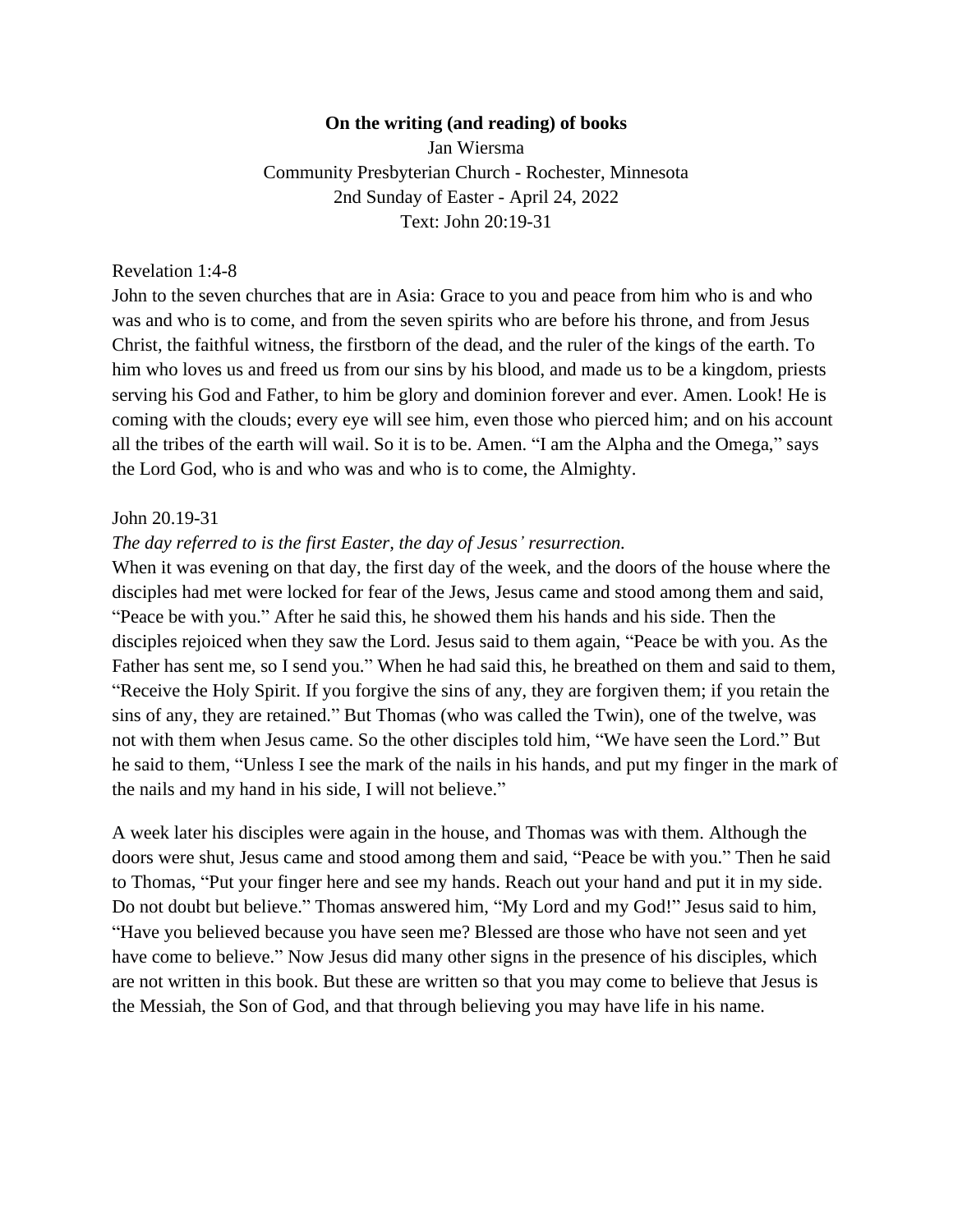These signs are written so that you may come to believe, and that through believing you may have life in the name which is Logos, the Word; the name which is Alpha and Omega; A to Z, first and last and everything in between.

These things are written so you may read, believe, and live.

Take a risk. Open a book. Any book, really. Notice the fine print on the fly leaf. Do you see the caution? Reading can be hazardous to your self-assurance and personal worldview. Oh, it's not there? It should be. Books are dangerous. They hold ideas. Open the book, ideas swarm out and into you. Into the world. They challenge things. They change things. Take a risk. It might even



change you.

If books weren't dangerous, why would a right-wing Danish politician threaten to burn the Koran in Sweden during the holy month of Ramadan? Why would his threat spark violent protests leaving dozens of people injured? The man claims that burning books is a tribute to free speech.<sup>1</sup> I think it's a covert admission of fear, fear of how that book might change the world. If only he knew: Fear is the opposite of love.

Perfect love casts out fear.

There was actually one time when book burning proved useful. It was in about 1200 BCE, when the Canaanite city of Ugarit, in present-day Syria, was sacked and burned. Writing then was done on soft clay tablets by poking the sharp end of a reed into the clay in patterns to make words. Tedious! The writing is cuneiform; amazingly, it's the ancestor of our modern A-B-Cs. After reading, the clay was smoothed over and re-used. When the libraries burned, the tablets turned into–



ceramics! Some survived. Rediscovered in the 20th century, like the Dead Sea Scrolls, they help us understand our Bible better. Changed how we read the Word.

John begins his story of Jesus' life like this: "In the beginning was the Word, and the Word was with God, and the Word was God." This is how he ends the story: "But there are also many other things that Jesus did; if every one of them were written down, I suppose that the world itself could not contain the books that would be written." John has this conviction that the frail vehicles of word, sign, and story can carry the weight of divine mystery, of divine love with the power to heal human hearts and save human souls. How do we know this?

John self-identifies as trustworthy, someone whose words are true. How would I know? I never met the guy! Would that more people took Thomas as a role model, not some kind of idiot.

<sup>1</sup> <https://www.aljazeera.com/news/2022/4/19/what-do-we-know-about-the-sweden-riots>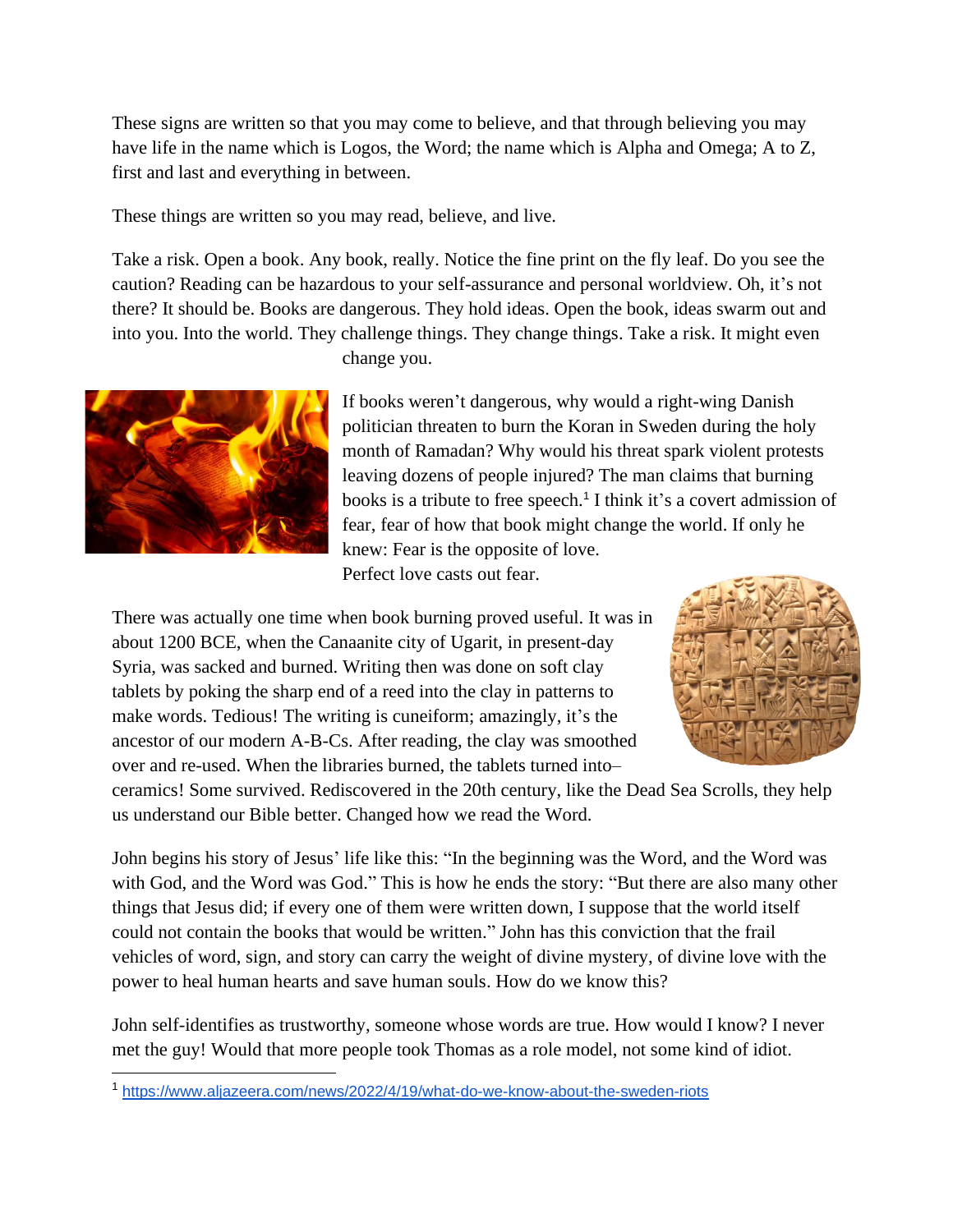Called him not Doubting Thomas but Questing Thomas. Today he'd be saying, "Where's the data? Show me the proof. I need documentation." This is a *good* thing. Read. But read with some healthy skepticism. *Then* believe as you are persuaded, and live.

For two-thirds of the history of Christianity, from Jesus' time until the mid-1400s, the only way to make a new book was to copy it out by hand. And, naturally, mistakes were made. Versions ended up just a little bit different from each other. Sometimes a lot different. Which are trustworthy? Which are true? How can you tell? Read some more. Compare. Test the words: which speak most clearly of a God of love, a God of life? Believe those words, and live.

Some hand-made copies were fancier than others, like the intricate, symbol-laden 8th century Irish Book of Kells: the image here is just two Greek letters, Chi and Rho, an abbreviation of the word for Christ. (I keep images from the Book of Kells on my wall to remind myself that words used to be processed differently. More slowly. More carefully. But we've come a long way from cuneiform, baby!) Sad to say, the word could be abused. Four centuries earlier, the Roman Emperor Constantine put the Chi-Rho sign on his soldiers' shields as they marched into war to pillage, plunder, and slaughter under the banner of Christ. Language is powerful. Be careful how you use it. Read widely.



Read deeply. Read judiciously: check your sources. Be a *Testing* Questing Thomas. And then prepare to be changed. Read. Believe. Live.

After Gutenberg developed the movable type printing press around 1440 things really took off in the world of books. Martin Luther translated the Bible into German: it's been called his "most dangerous act." Then a guy named Wlliam Tyndale translated it into English. He actually wasn't the first. Already, you could be put to death for owning even part of an English Bible (now that's



really dangerous reading!) Isn't it a little ironic that the book gathering dust on so many shelves was once so prized that people risked their lives to read it? But Tyndale dug deep in his translating. He exposed the truth that Henry VIII, king of many wives, did not, in the view of the Bible, speak with divine authority as he claimed. His actions were not sanctioned by God. Tyndale was burned at the stake for heresy, for truth-telling.<sup>2</sup> But Henry's chief advisor later had an English Bible placed in every church, actually chained to the pulpit so that anyone lucky enough to know how to read might have access to it, not just the rich and powerful.<sup>3</sup> Tyndale's dying prayer was that the king's eyes would be opened.<sup>4</sup> Apparently it was answered.

 $2$  Thanks to my friend Meleece for alerting me to this noteworthy bit of biblical history!

<sup>&</sup>lt;sup>3</sup> A lack of access to information is still one of the greatest causes and effects of poverty today.

<sup>4</sup> Don't take my word for it. Read for yourself: [https://en.wikipedia.org/wiki/William\\_Tyndale](https://en.wikipedia.org/wiki/William_Tyndale)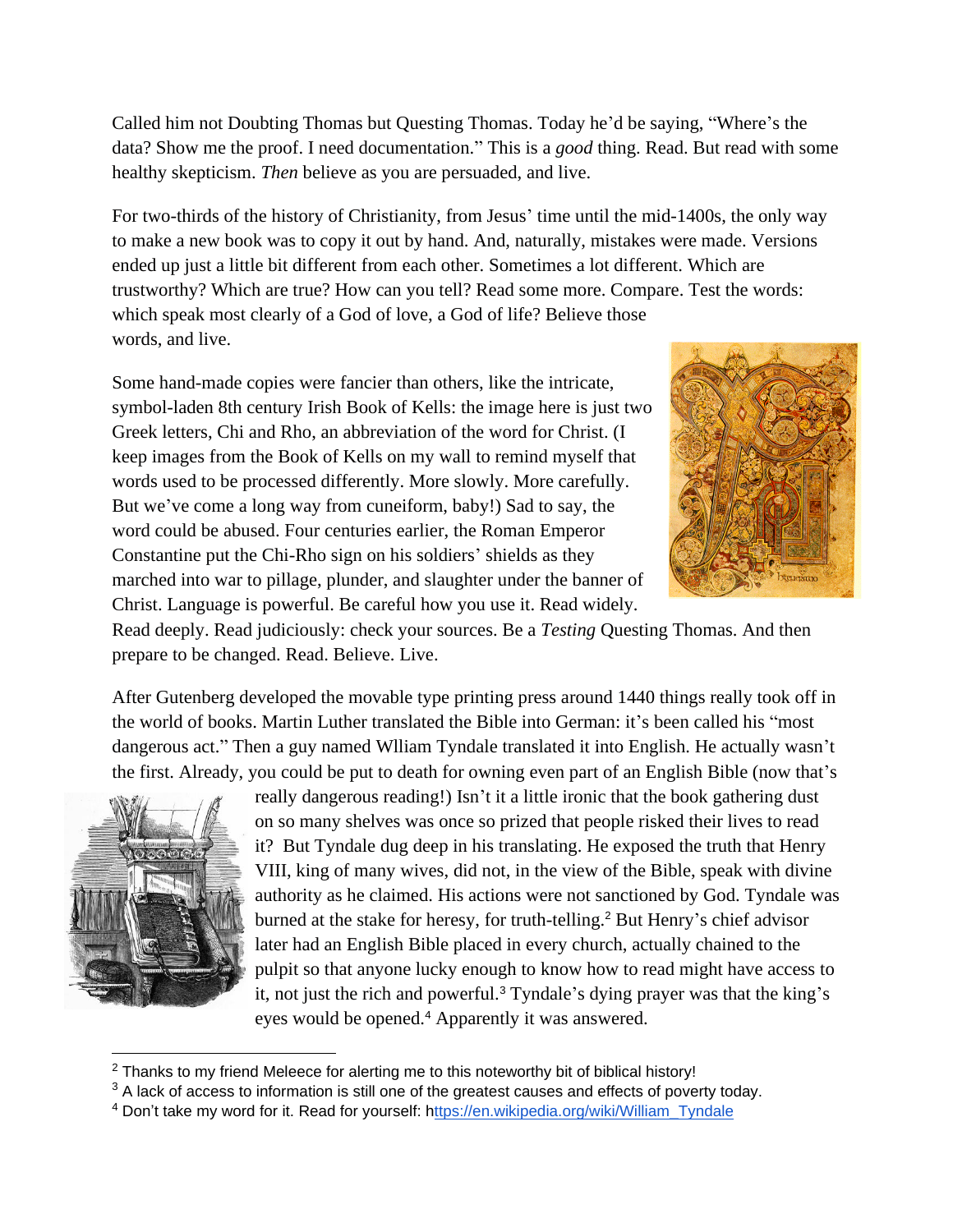Take a risk. Open the book. Read the Word. But be warned: it may be hazardous to your power and prestige. The Word can be dangerous in a different way, when it's used for personal advantage, like when we take our own prejudices and wrap them up in a little scrap of Scripture and mold them into Bible bullets. Like slave owners teaching enslaved people that the Bible says, "Slaves, obey your earthly masters as you would obey Christ" <sup>5</sup> but then punishing them for reading it for themselves. For learning to read at all they could be whipped, their hands cut off. It's a miracle any actually came to believe that the Christian God was a God of love. But those who secretly learned to read discovered<sup>6</sup>: the Bible *as a whole* is a manifesto of freedom. Read in full, it declares that it is contrary to



So read. Read it all. Read carefully. Read fearlessly. Form your own conclusions. Believe. Live.

No one has read the Bible more carefully than those who translate it. One of the few good things to emerge from Western "Christian" nations' ruthless colonization of other lands is that sometimes in translating the Bible, they created written language where only spoken language existed before. And in the process, the translators themselves were changed, because they learned to see through the eyes of their audience, as did those translating for people who had never seen sheep. The translators searched for an animal that represented the same qualities of innocence and vulnerability as a lamb. They found one: the frog. "See," John the Baptist would

say to these people, "the frog of God who bears the sin of the world." Sound strange? It's no accident that the frog is a known indicator or sentinel species; like the canary in the coal mine, they are the first to succumb to poison. When frogs disappear from an ecosystem, we know that the Christ we know as the natural world is crucified again. Read the signs, ignore them at our peril. Believe enough to change and your grandchildren may yet have a chance to live on this perishing planet.





 $5$  Ephesians 6:5 and Colossians 3:22. No kidding. But it's not the whole truth.

<sup>&</sup>lt;sup>6</sup> Pictured painting: Thomas Waterman Wood, Sunday Morning, ca. 1877, oil on paperboard mounted on canvas, Smithsonian American Art Museum, Gift of Mrs. Francis P. Garvan, 1979.5.